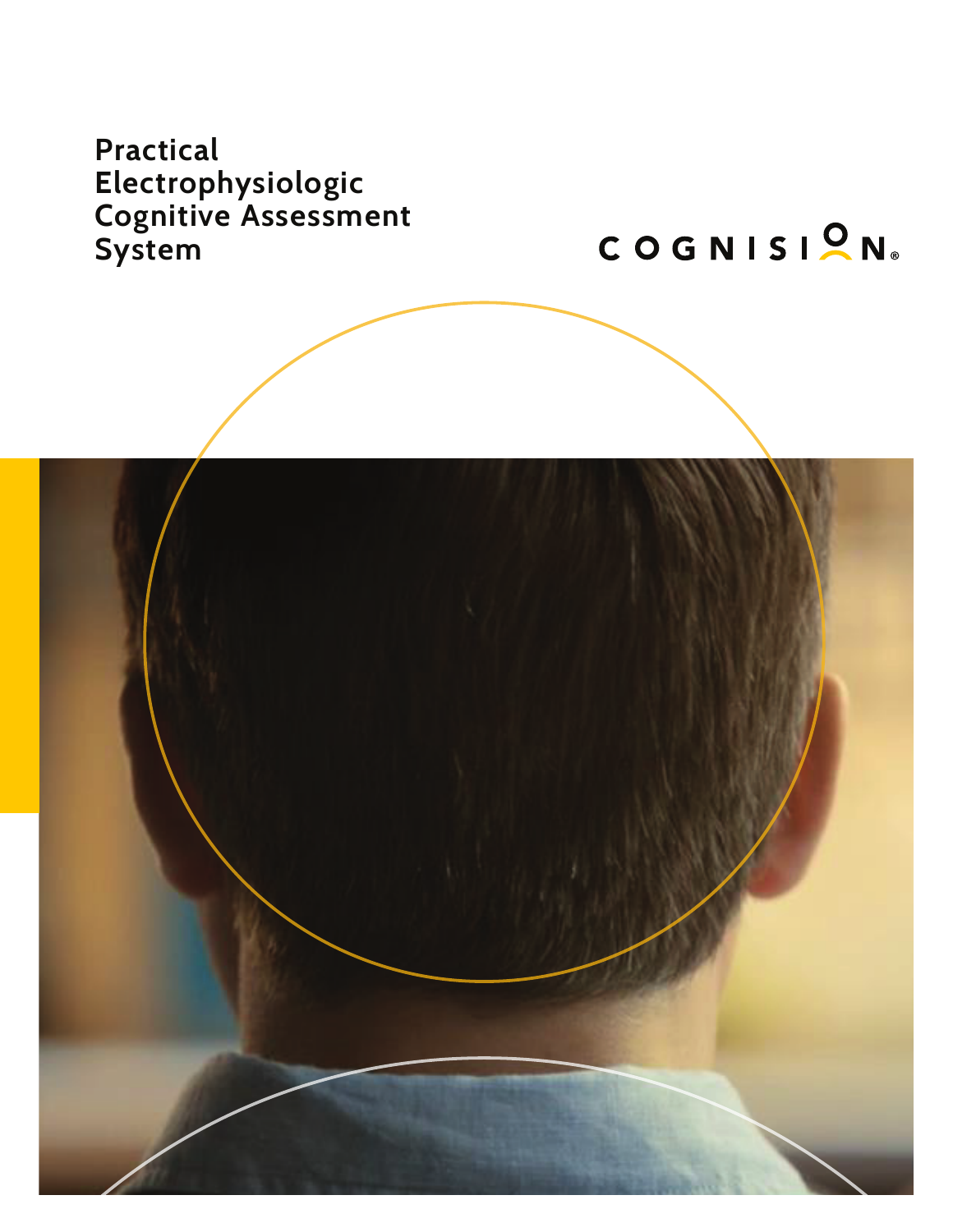# Is it dementia or depression? Is it a concussion?

We equip you with the ability to effectively evaluate patients using the most objective electrophysiologic assessment system. Combining science, innovation, and data, we empower you to evaluate patients more clearly than ever before. COGNISION**®** is the first easy-to-use, FDA cleared,

cloud-powered electrophysiologic testing system to evaluate patients with neurological disorders, such as dementia and concussion. By measuring the electrical activity in the brain that is responsible for information processing, COGNISION**®** can accurately assess cognitive function.

**2 out of 4 patients are under or misdiagnosed. There is a clear need to objectively diagnose cognitive impairment.**



**Important clinical information for a range of cognitive disorders, such as dementia and mTBI/concussion.** 



**45-minute test session producing a real-time ready-toread patient report.**

## 45 minutes, 3 tests, 1 real-time patient report.

COGNISION® rapidly evaluates working memory, focal attention, executive function, and brain processing speed through Event Related Potential (ERP) and quantitative EEG (qEEG) tests. COGNISION® also measures hearing deficits which can be co-morbid with cognitive disorders.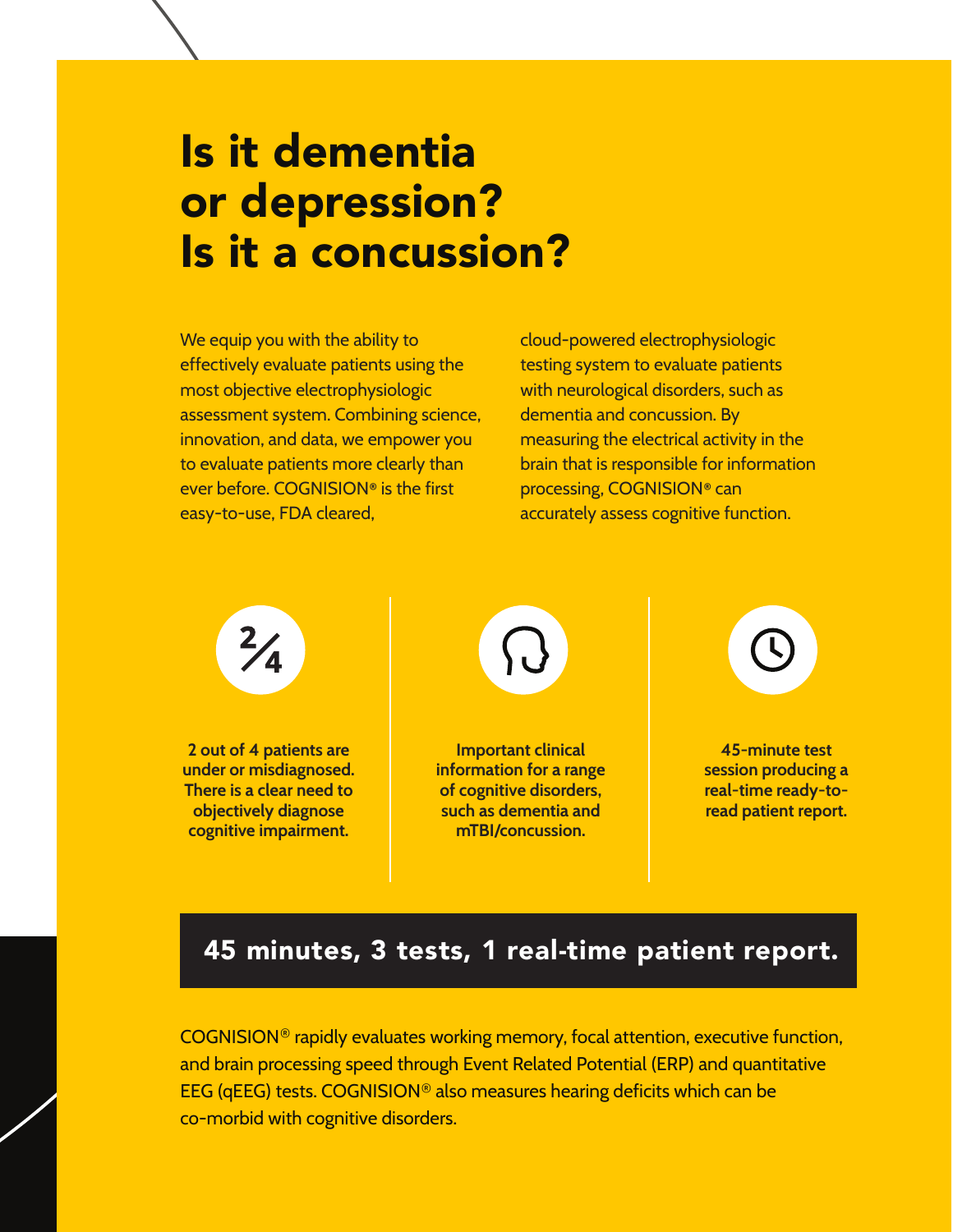### "

COGNISION**®** has been a useful tool in my outpatient neurology practice for helping narrow the differential diagnosis of dementia in our patients with co-morbid psychiatric disorders such as depression. The availability of this testing (done in our office by our office staff) is a definite benefit to our patients.

### "

COGNISION**®** has been instrumental in providing our program with functional electrophysiologic data to improve the detection of cognitive impairment as well as aid in the differential diagnosis for our patients.

"

## "

**Salem Zughayer, MD** Key Neurology Frederick, MD

#### **James Galvin, MD**

Founding Director of the Comprehensive Center for Brain Health Florida Atlantic University Boca Raton, FL

# COGNISION**®** can be helpful for:

- Differentiating dementia from depression
- Detecting deficits in the brain early in the disease process
- Tracking disease progression over time
- Measuring the effects of therapy
- Predicting disease course and outcome after a concussion